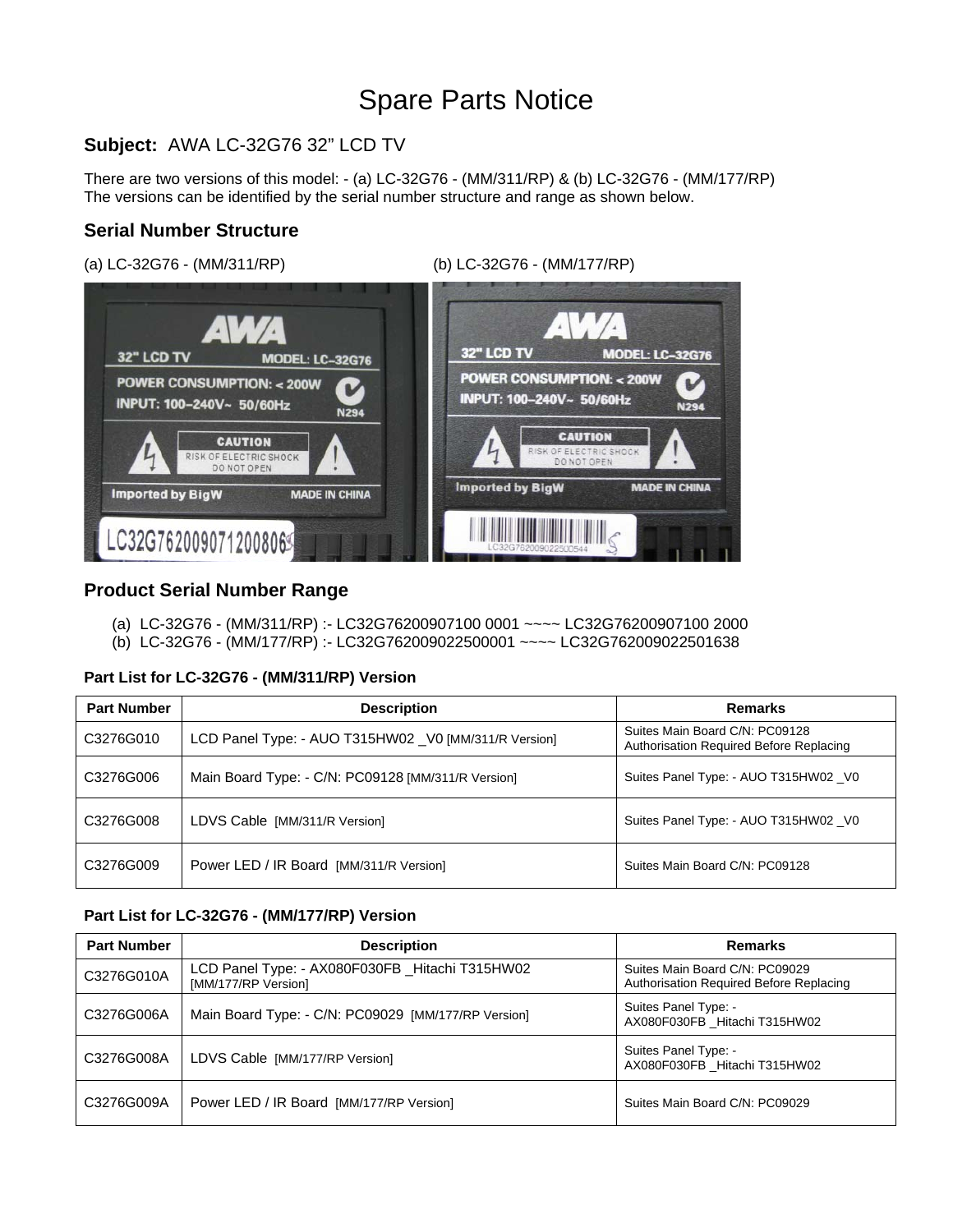| Part List for LC-32G76 - (MM/311/RP) & (MM/177/RP) Versions |  |  |  |  |
|-------------------------------------------------------------|--|--|--|--|
|-------------------------------------------------------------|--|--|--|--|

| <b>Part Number</b> | <b>Description</b>                                   | <b>Remarks</b>         |
|--------------------|------------------------------------------------------|------------------------|
| C3276G001          | Power Cable [MM/311/R & MM/177/RP Versions]          | Same for both versions |
| C3276G002          | Remote Control _ [MM/311/R & MM/177/RP Versions]     | Same for both versions |
| C3276G003          | Speaker [MM/311/R & MM/177/RP Versions]              | Same for both versions |
| C3276G004          | Power Switch [MM/311/R & MM/177/RP Versions]         | Same for both versions |
| C3276G005          | Power Supply Board _ [MM/311/R & MM/177/RP Versions] | Same for both versions |
| C3276G007          | Key Board _ [MM/311/R & MM/177/RP Versions]          | Same for both versions |

## **Part Item Identification**

LCD Panel

LC-32G76 - (MM/311/RP): Panel Type: - AUO T315HW02 \_V0

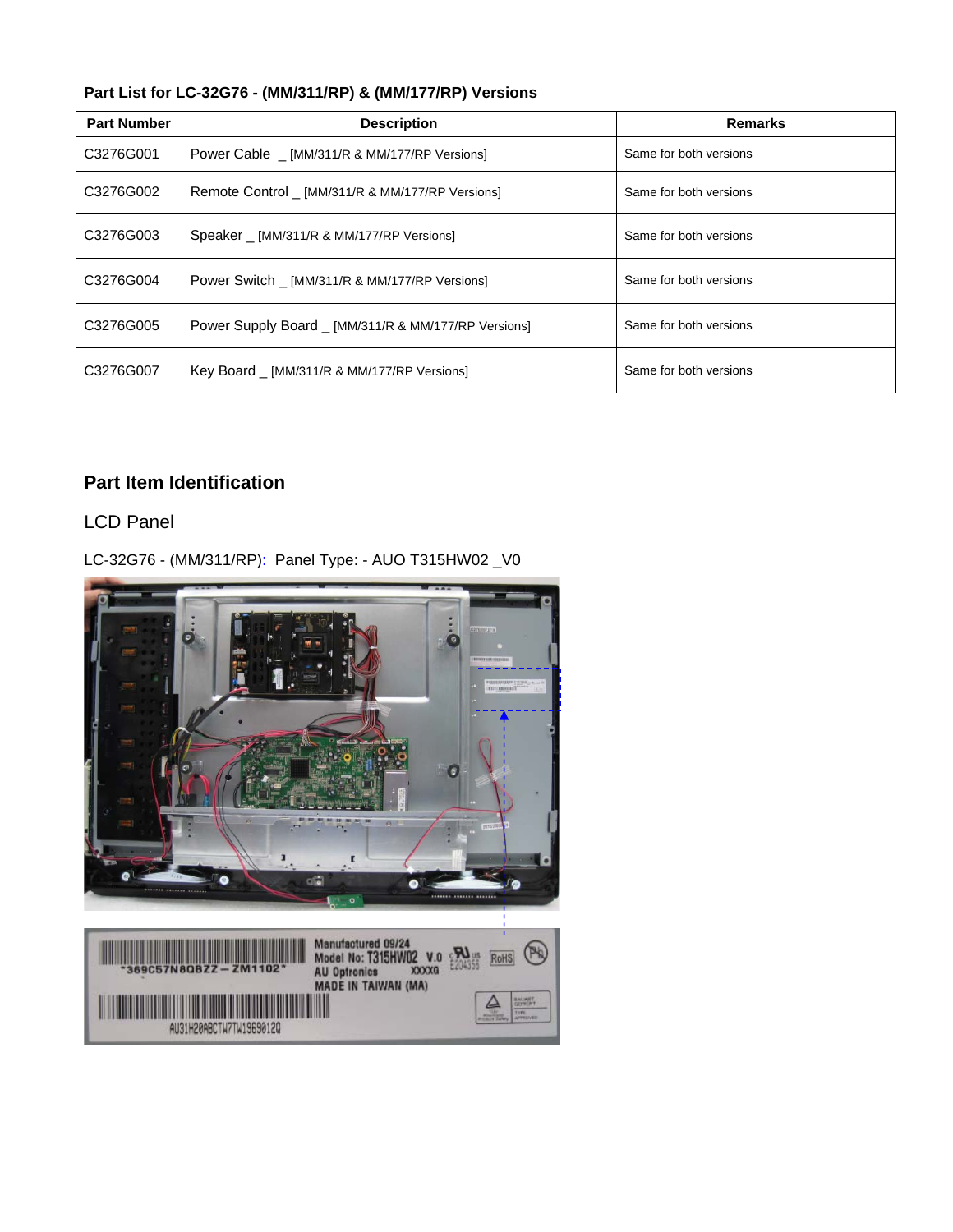## LCD Panel *(cont)*



LC-32G76 - (MM/177/RP: Panel Type: - AX080F030FB [Hitachi T315HW02 Panel]



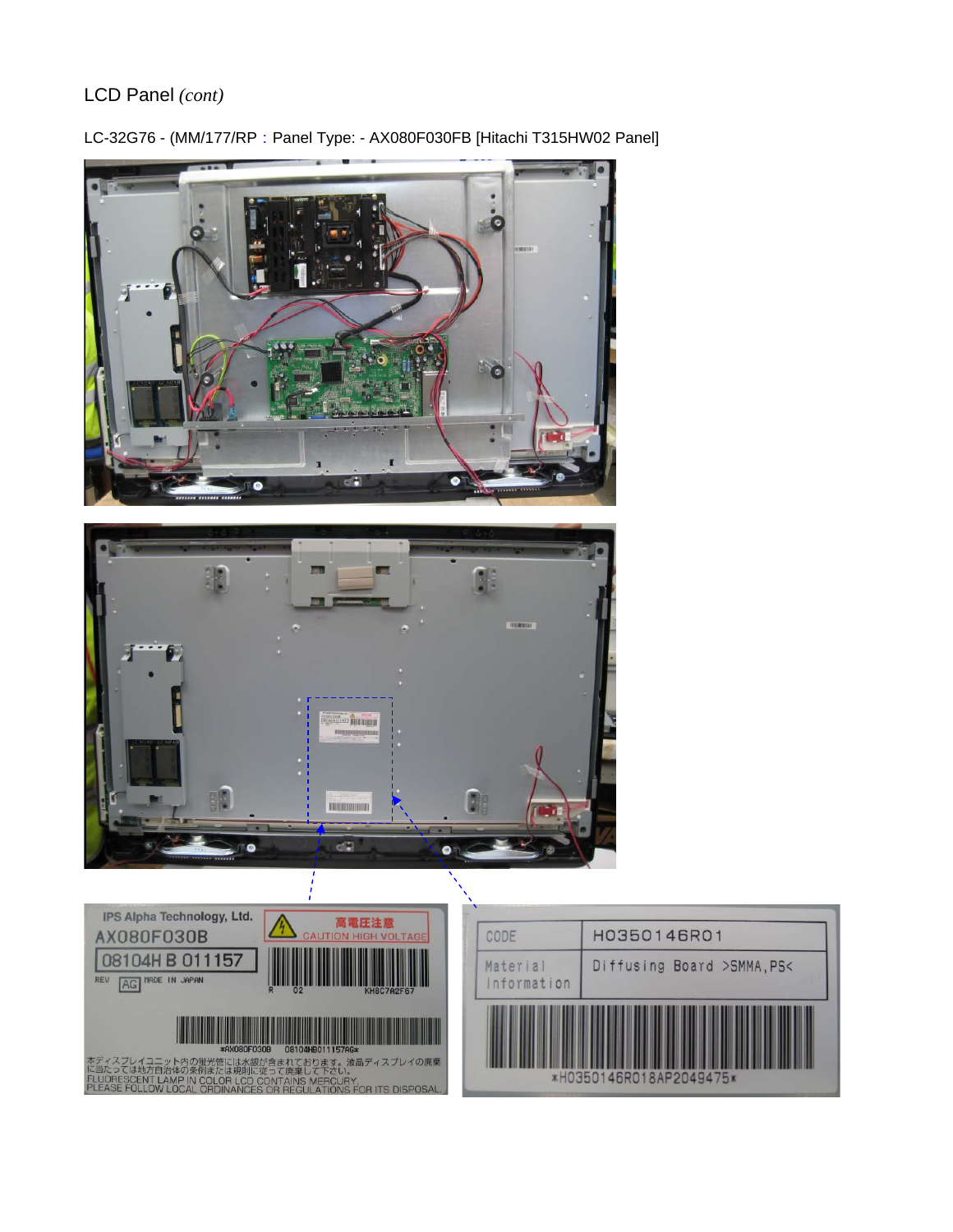#### Main Board



LC-32G76 - (MM/311/RP) & (MM/177/RP) [Hardware same for both versions]

MM/311/RP Suits Panel Type: - AUO T315HW02\_V0 [Refer to C/N for Identification]



MM/177/RP Suits Panel Type: - AX080F030FB [Hitachi T315HW02 Panel] [Refer to C/N for Identification]



Note: - Label is found on the underside of printed circuit board.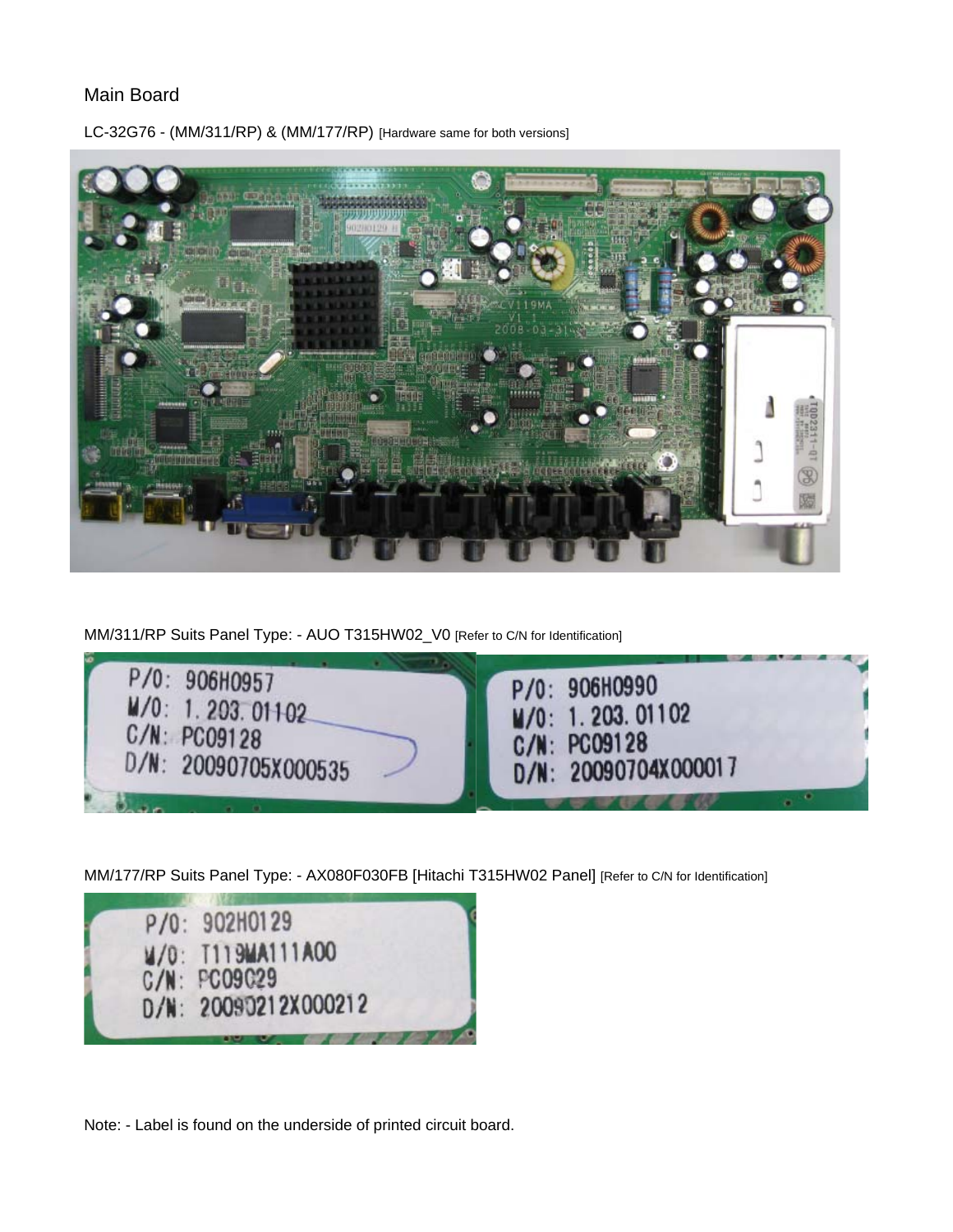## Power LED / IR Board

## LC-32G76 - (MM/311/RP)



### LC-32G76 (MM/177/RP)



**Note: -** [Power Indicator = LED1] RED = STANDBY and BLUE = Operation (Switched On)



## LDVS Cables

LC-32G76 - (MM/311/RP) & (MM/177/RP)

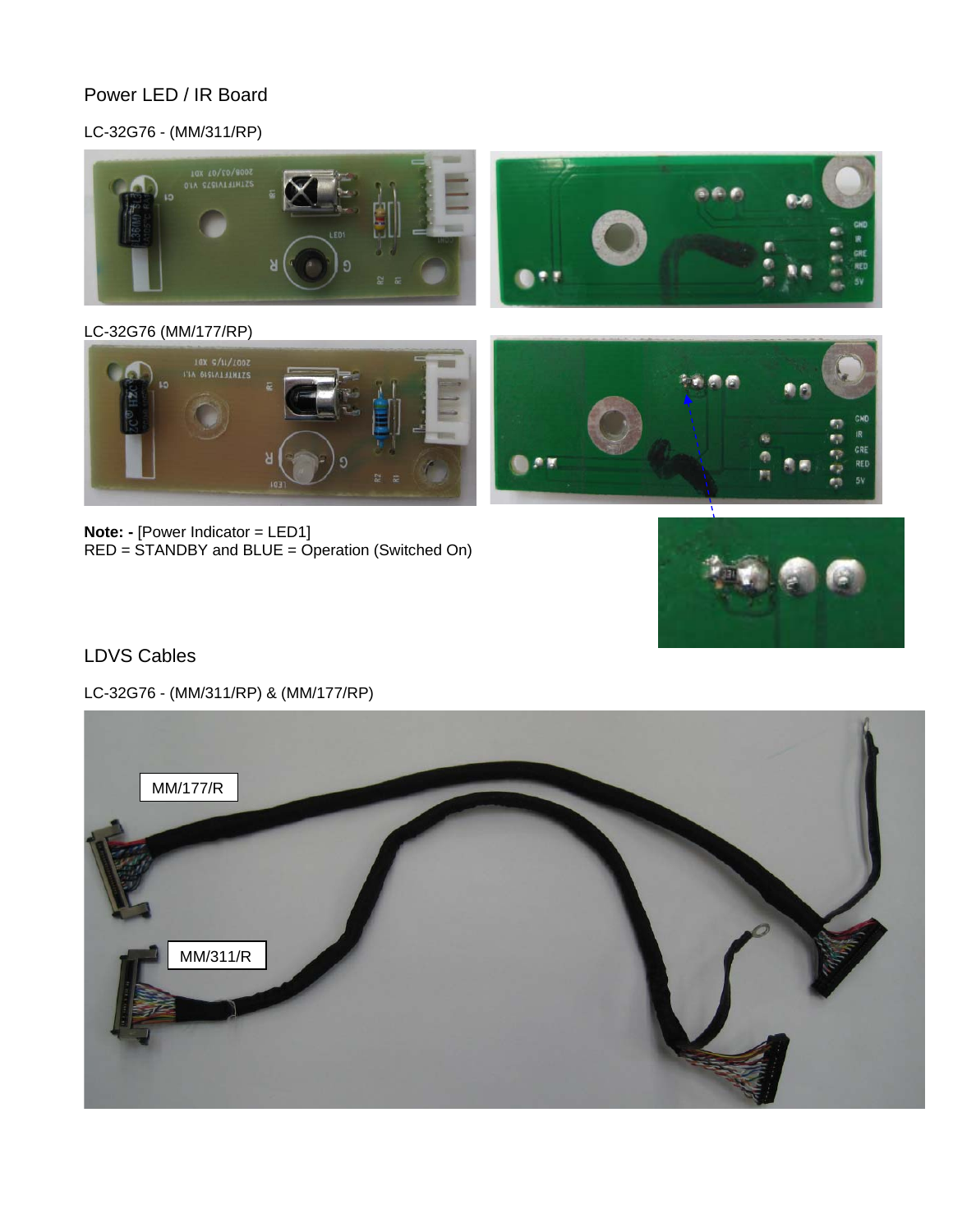# LDVS Cables *(cont)*